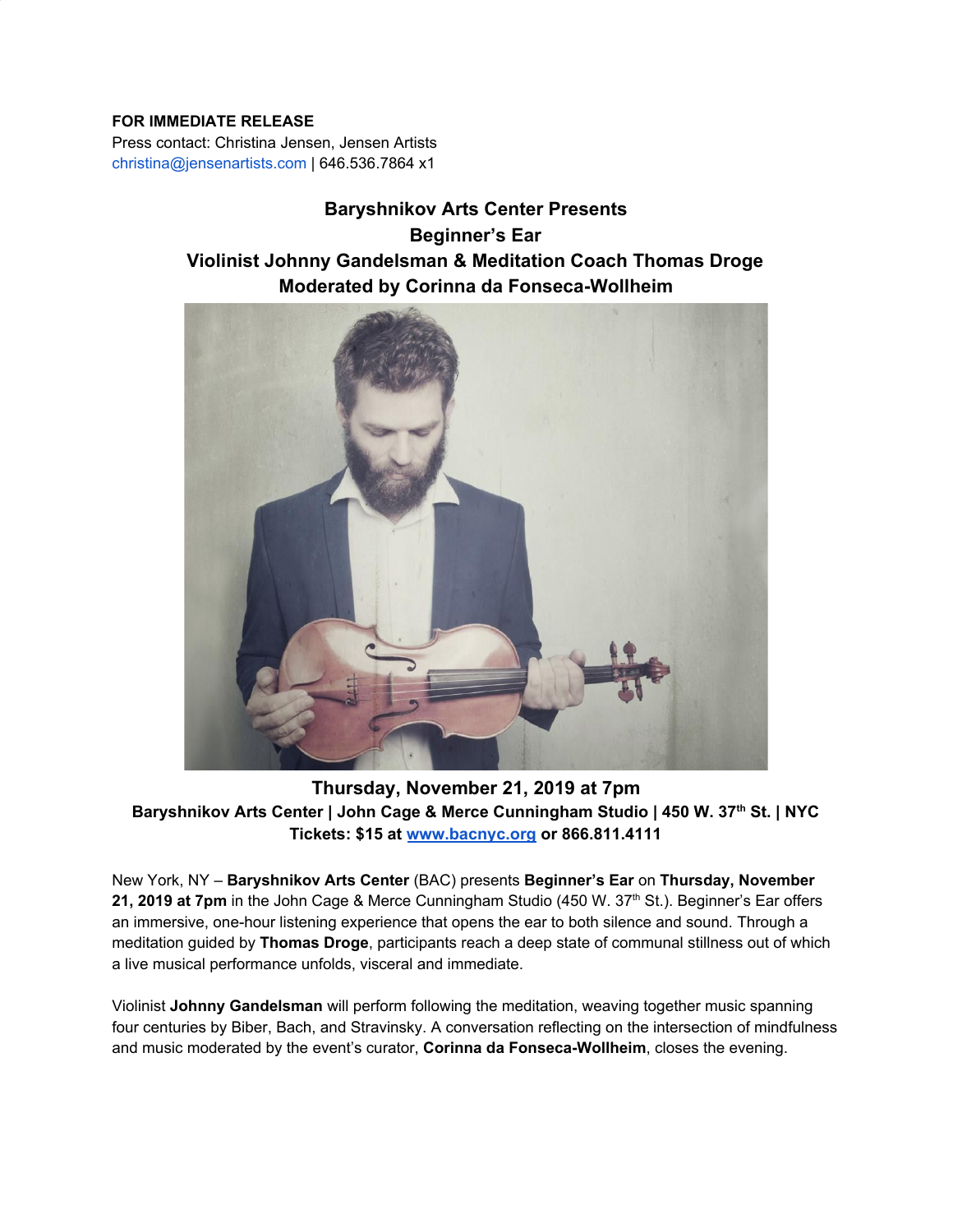As a critic writing for *The New York Times* I have sat through a lot of concerts – sometimes 100 a year," says da Fonseca-Wollheim. "But I find that the most profound listening experiences have been those anchored in silence. I'm now inviting listeners to discover the unique sense of peace and clarity that results from a deeper and mindful listen. I'm calling my series Beginner's Ear, after the Zen ideal of the Beginner's Mind free from preconceptions."

### *Leadership support for music programming provided by the Thompson Family Foundation.*

Grammy award-winning violinist and producer **Johnny Gandelsman**'s musical voice reflects the artistic collaborations he has been a part of since moving to the United States in 1995. As a founding member of Brooklyn Rider and a member of the Silkroad Ensemble, Gandelsman has worked with such luminaries as Bela Fleck, Martin Hayes, Kayhan Kalhor, Yo-Yo Ma, Mark Morris, Anne Sofie Van Otter, Alim Qasimov & Fargana Qasimova, Joshua Redman, Suzanne Vega, Abigail Washburn, and Damian Woetzel. He has appeared with Bono, David Byrne, Renee Fleming, Rhiannon Giddens, I'm With Her, Christian McBride, and many others. A passionate advocate for new music, Gandelsman has premiered dozens of new works, including music by Lisa Bielawa, Tyondai Braxton, Daniel Cords, Christina Courtin, Reena Esmail, Bela Fleck, Gabriela Lena Frank, Bill Frisell, Osvaldo Golijov, Gonzalo Grau, Ethan Iverson, Vijay Iyer, Colin Jacobsen, Gabriel Kahane, Rubin Kodheli, Angel Lam, Ljova, Dana Lyn, Nico Muhly, Padma Newsome, Shara Nova, Edward Perez, Matana Roberts, Kyle Sanna, Gregory Saunier, Caroline Shaw, Kojiro Umezaki, Dmitri Yanov-Yanovsky, Du Yun, Evan Ziporyn, and John Zorn. Gandelsman has been producing records since starting his label, In a Circle Records, in 2008. Recent credits include two albums by Brooklyn Rider: a collaborative album with Magos Herrera, *Dreamers* (Sony, 2018), and *Spontaneous Symbols* (In a Circle Records, 2017), Johnny's own recording of the complete Sonatas and Partitas for violin by Bach (In a Circle Records, 2018), two albums with Silkroad Ensemble and Yo-Yo Ma, Music for *The Vietnam War*, a film by Ken Burns and Lynn Novick (In a Circle, 2017), and *Sing Me Home*, winner of the Grammy Award for Best World Music album (Sony, 2016).

**Thomas Droge** is a classically trained acupuncturist, herbalist, teacher, author, and the founder of the Pathfinder Institute. For three decades he has worked on distilling the practices of qigong, tai chi, and meditation to their essential qualities and integrating them into Western culture. Droge holds a Masters degree in Traditional Chinese Medicine and a degree in massage therapy. He trained at Harvard University's Mind Body Medicine program, and is a sought-after instructor at workshops and retreats where he teaches Taoist traditions including Zhao Bao, Er Mei, and Dragon Gate.

**Corinna da Fonseca-Wollheim** is a music critic, a long-time contributor to the *New York Times,* and the founder of Beginner's Ear. She approaches the art of listening with humor, poetic sensibility, and the keen palate of a sommelier. Her writing has appeared in publications including the *Wall Street Journal*, *Tablet*, *the Strad*, *Symphony Magazine*, *The Classical Review*, *The Jerusalem Post*, and *The New York Sun*. She is the recipient of the 2015 Cremona Mondomusica Prize in Communication and was the 2018 Rea S. Hederman Critic in Residence at the American Academy in Rome.

# **ABOUT BARYSHNIKOV ARTS CENTER (BAC)**

BAC is the realization of a long-held vision by artistic director Mikhail Baryshnikov to build an arts center in Manhattan that would serve as a gathering place for artists from all disciplines. BAC's opening in 2005 heralded the launch of this mission, establishing a thriving creative laboratory and performance space for artists from around the world. BAC's activities encompass a robust residency program augmented by a range of professional services, including commissions of new work, as well as the presentation of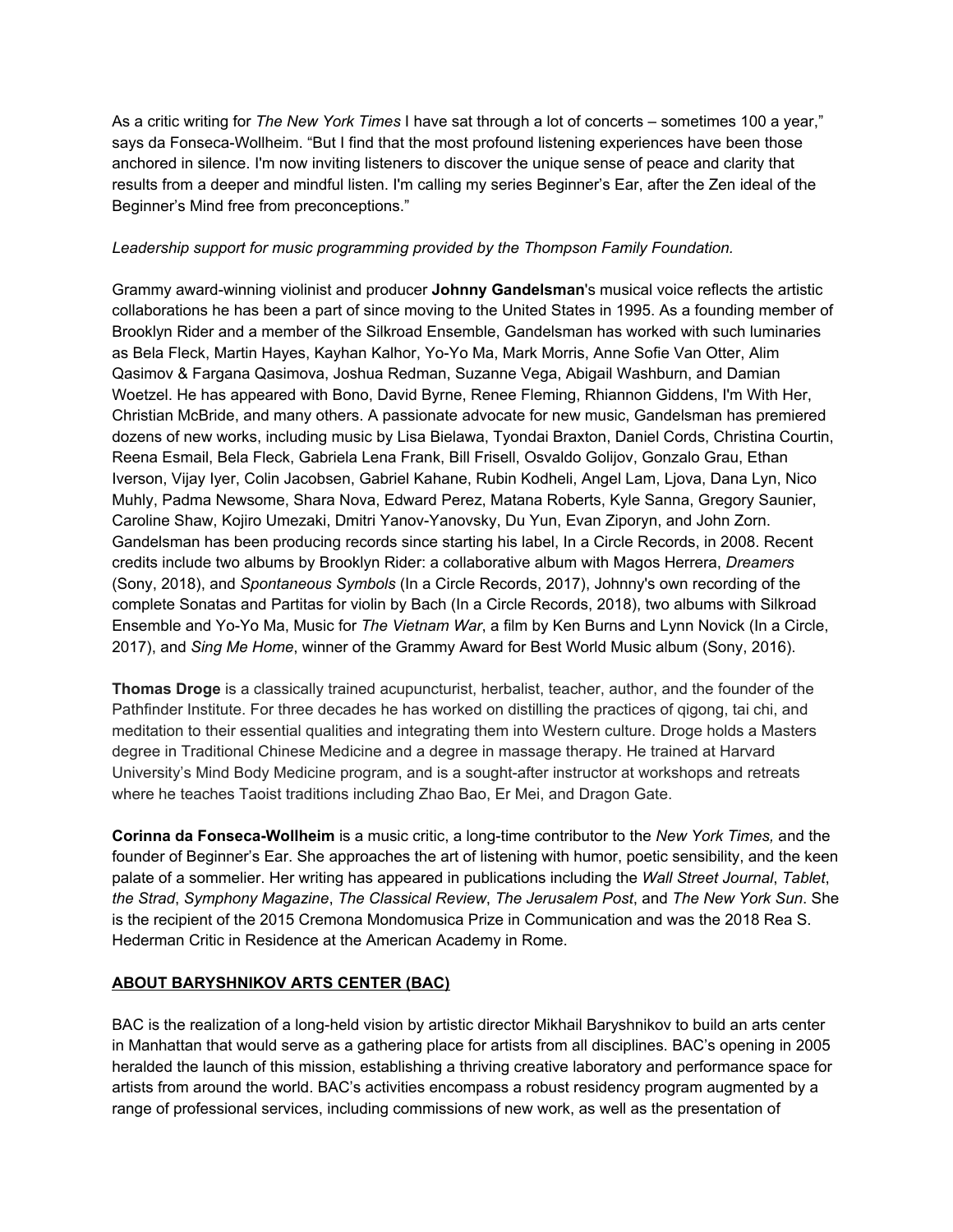performances by artists at varying stages of their careers. In tandem with its commitment to supporting artists, BAC is dedicated to building audiences for the arts by presenting contemporary, innovative work at affordable ticket prices. For more information, please visit [www.bacnyc.org](http://www.bacnyc.org/).

#### *Baryshnikov Arts Center Acknowledgements*

## *Baryshnikov Arts Center is grateful for the support of its generous individual and institutional annual fund donors in 2017––2019.*

*Anonymous (2); Pierre Apraxine; Joanne and Tuvia Barak; Mikhail Baryshnikov and Lisa Rinehart; Simon Basner; Carol Baxter and Loren Plotkin; Ray and Jane Bernick; Catherine Brennan; Edin Buturovic and Mirjana Ciric; Carroll Cartwright; Lori Cohen and Christopher Rothko; Frank and Monique Cordasco; Michael and Denise Deleray; Richard and Jennie DeScherer; Joseph and Diana DiMenna; Katie Dixon and Richard Fleming; James H. Duffy; Cheryl Lee and Steven C. Dupré; William James Earle; Alan and Judy Fishman; Barbara G. Fleischman; Anne and Chris Flowers; Sandra Foschi; Eve R. France; Alex and Jenia Fridlyand; Randy Gaugert; Carol Giles-Straight; Jon Gilman and Brad Learmonth; Denise L. Stefan Ginascol; Slavka B. Glaser; Michael Goldstein and Carolyn Katz; Ain Gordon; Peter Greenleaf; Charles Hamlen; The Hare Family; Kim Hendrickson and Grant Delin; Jeffery Hentze; Jano Herbosch; Joan Hooker; In Honor of Roger Hooker; Sarah Hooker; Huong Hoang; Fred Humphrey; Pamela Ingram; Yukiko Inoue; Susan Israel; Bobbo Jetmundsen; Carine Joannou; Stephanie Joel; Colleen Keegan; Leo and Nadine Keegan; Sean Kelly Gallery; Donald M. Kendall; Herman Krawitz; Iya Labunka; Nicole Leibman; Tania J. Leon; Lisa and Anton LeRoy; Harvey Lichtman and Lauren Best; Jarrett and Maritess Lilien; Julie Lilien; Topper Lilien; Bruce Lipnick; Marianne Lockwood and David Bury; Nick and Cass Ludington; Sarah and Alec Machiels; Deanna Maclean; Maia Mamamtavrishvili; Elizabeth Manigault; Cheryl Yeager Marshall and David Marshall; Paul and Caroline McCaffery; Karen McLaughlin and Mark Schubin; Patrick A. Meere, MD and Ingrid E. Weigel, MD; Adam Miller; Valerie and Stuart Mogul; In Honor of Natalie Moody; Bob and Carol Morris; Alexander Nakhimovsky; Zoya and Anna Obraztsova; Alvise Orsini; Hubert and Joanna Parzecki; Ray Pepi and Karen Arrigoni; Alvin Perlmutter; Steven and Michèle Pesner; Georgiana Pickett; Darryl Pinckney; Ronnie Planalp; Piedad Rivadeneira; Laila Robins; James Roe; Isabella Rossellini; Christopher Rothko; John Sansone; Sophia Schachter; Hillary Schafer and Mark Shafir; Dorothy Scheuer; Natasha Schlesinger; Laura Schoen; Vernon Scott; Dennis T. Serras; Dawn Sequeira and Edward Limowski; Joel Shapiro and Ellen Phelan; Wallace Shawn; Jeremy Smith; Gus Solomons; Jerry I. Speyer; Christina Sterner and Steve Poses; Lev Sviridov; Rosalie Swedlin; Michael Tersigni and David Palachek; Jennifer Tipton; Robert Warshaw and Debbie Schmidt; Mary R. Waters; Suzanne Weil; Roger Weisberg and Karen Freedman; Edgar Wilson; Michael Worden; Tony Zisa*

*Affirmation Arts Fund; Altman Foundation; American Chai Trust; Anonymous (2); Rose M. Badgeley Residuary Charitable Trust; Bay and Paul Foundations; Consulate General of Israel in North America; Dance/NYC's New York City Dance Rehearsal Space Subsidy Program, made possible by The Andrew W. Mellon Foundation; The Gladys Krieble Delmas Foundation; The Enoch Foundation; FACE Foundation; Ferriday Fund Charitable Trust; Ford Foundation; Howard Gilman Foundation; Harkness Foundation for Dance; Irving Harris Foundation; Francena T. Harrison Foundation Trust; Dubose & Dorothy Heyward Memorial Fund; Israel Institute; Japan Foundation; Danny Kaye and Sylvia Fine Kaye Foundation; Kent Van-Alen Fund; The Frances Lear Foundation; The Lupin Foundation; Mertz Gilmore Foundation; Mid Atlantic Arts Foundation; Stavros Niarchos Foundation; North American-Chilean Chamber of Commerce; Rudolf Nureyev Dance Foundation; Muriel Pollia Foundation; Princess Grace Foundation-USA; rag & bone; The Reed Foundation; The Jerome Robbins Foundation; Blanchette Hooker Rockefeller Fund; Fan Fox and Leslie R. Samuels Foundation; The Shubert Foundation; The Seth*